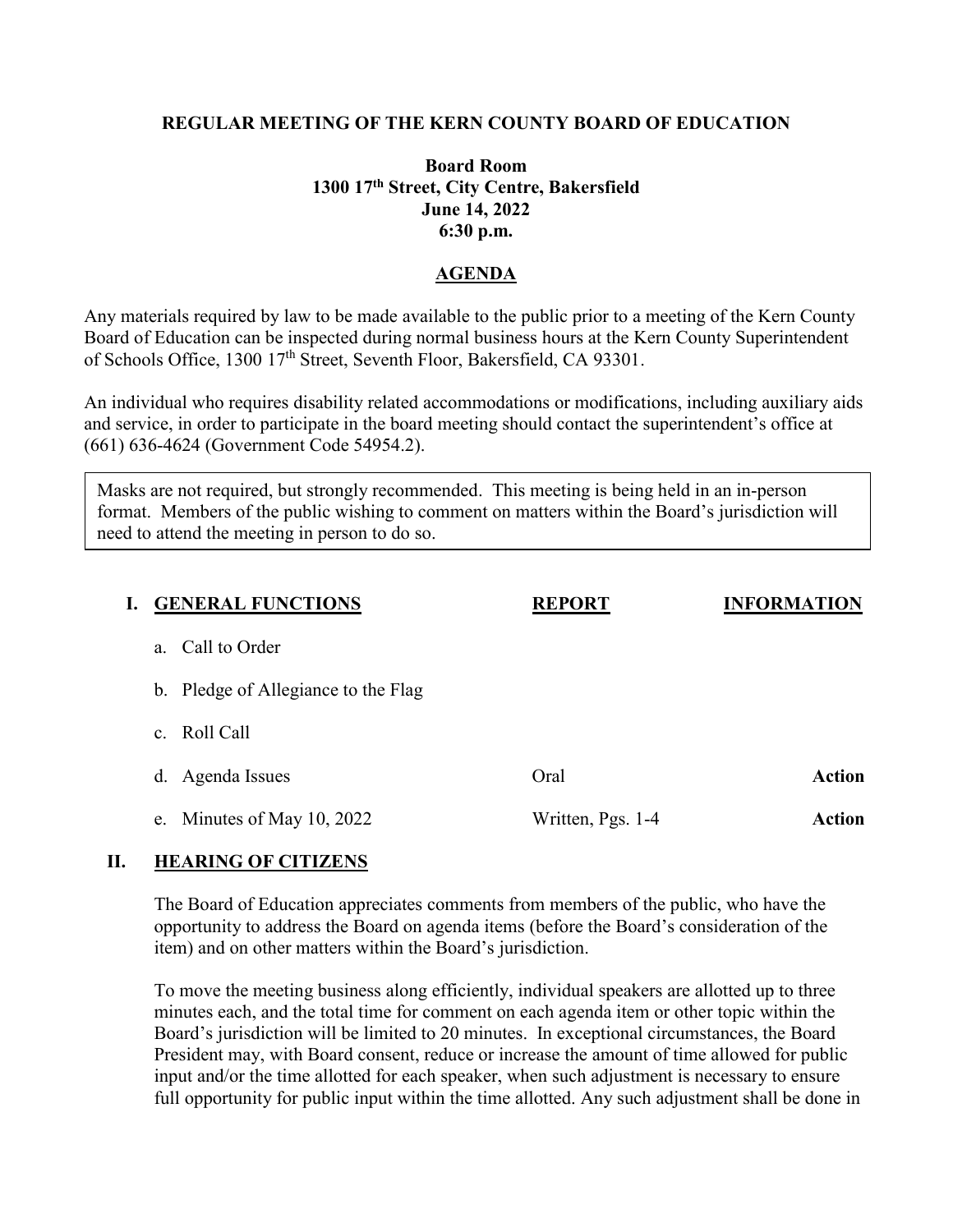an equitable manner, so as to allow a diversity of viewpoints. The President may also ask members of the public with the same viewpoint to select a few individuals to address the Board regarding that viewpoint.

To allow the Board to organize the public comments, persons wishing to speak will need to fill out a form before the meeting begins, providing a name and the agenda item or other topic within the Board's jurisdiction on which they wish to speak. Items not appearing on the agenda cannot, by law, be the subject of board action.

### **III. CONSENT AGENDA Action**

All consent agenda items for the Kern County Board of Education are considered to be routine and will be enacted by one motion unless a board member requests separate action on a specific item. Approval recommended on all items listed.

| a.              | Approval of Temporary Teaching<br>Certificates | Written, Pg. 6, 10-12 |  |  |
|-----------------|------------------------------------------------|-----------------------|--|--|
|                 | b. Approval of Substitute Teachers List        | Written, Pg. $6, 13$  |  |  |
|                 | c. Approval of Graduation Diplomas             | Written, Pgs. 6, 14   |  |  |
| <b>HEARINGS</b> |                                                |                       |  |  |

a. Appeal by Student P of Expulsion Writen/Oral, Pgs. 6, 15-137 **Action** from Norris School District

Pursuant to the federal Family Educational Rights and Privacy Act, 20 U.S.C. 1232g, it may be necessary for the Board to adjourn to closed session in order to prevent the disclosure of student records or personally identifiable information unless the student or representative consents to public session.

### **V. NEW BUSINESS**

**IV.** 

| a. | Universal Pre-Kindergarten Grant<br>Presentation for Planning and<br>Implementing                                                  | Oral, Pg. 6                   | <b>Non-Action</b> |
|----|------------------------------------------------------------------------------------------------------------------------------------|-------------------------------|-------------------|
|    | b. Annual Report of KCSOS Support<br>Services to School Districts under<br><b>Statewide Systems of Support</b>                     | Written/Oral, Pgs. 6, 138-147 | Action            |
|    | c. Resolution-State Allocation Board<br>and School Facility Program Regarding<br>Richardson Child Development Center Modernization | Written/Oral, Pgs. 6, 148-149 | Action            |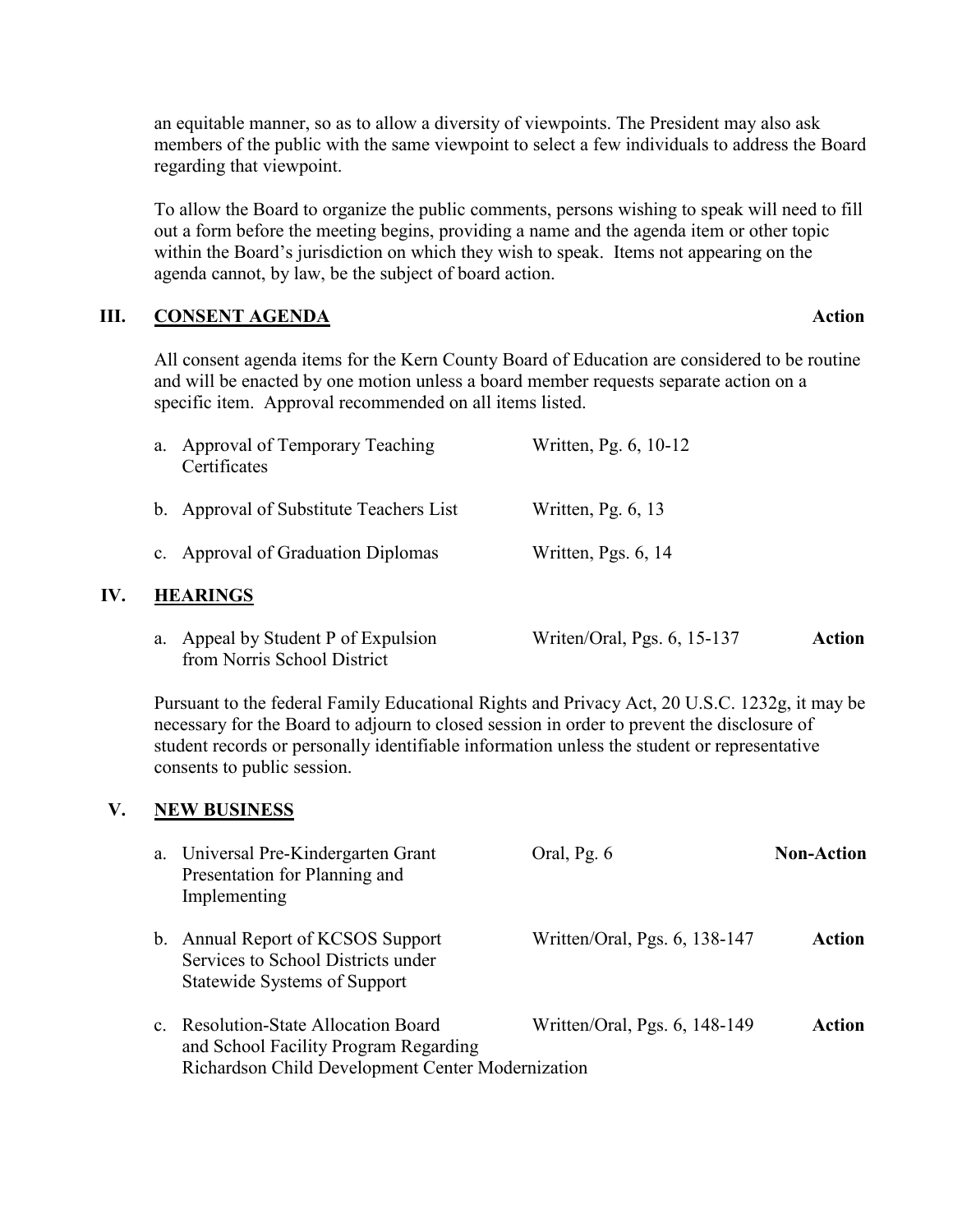|                | d. Resolution-Support of Application for<br>for Funding Under School Facility Program<br>for Richardson Child Development Center<br>Modernization          | Written/Oral, Pgs. 7, 150     | <b>Action</b> |
|----------------|------------------------------------------------------------------------------------------------------------------------------------------------------------|-------------------------------|---------------|
|                | e. Resolution to Request Consolidation of<br>Election with Ventura County<br>November 8, 2022 General Election<br>for Trustee Area 7                       | Written/Oral, Pgs. 7, 151-152 | <b>Action</b> |
| f.             | Resolution to Request Consolidation of<br><b>Election with Tulare County</b><br>November 8, 2022 General Election<br>for Trustee Area 2 and Trustee Area 3 | Written/Oral, Pgs. 7, 153-155 | <b>Action</b> |
|                | g. Resolution-Establish Education<br><b>Protection Account</b>                                                                                             | Written/Oral, Pgs. 7, 156-158 | <b>Action</b> |
|                | h. Resolutions-Retiring Personnel                                                                                                                          | Written/Oral, Pgs. 7, 159-161 | <b>Action</b> |
| $\mathbf{i}$ . | Adoption of 2022-23 Local Accountability<br>Plan (LCAP)                                                                                                    | Written/Oral, Pgs. 7, 162-228 | <b>Action</b> |
| $\cdot$        | Adoption of 2022-23 Budget Overview<br>for Parents                                                                                                         | Written/Oral, Pgs. 8, 229-233 | <b>Action</b> |
| k.             | Adoption of 2022-23 County School<br>Service Fund (CSSF) Budget                                                                                            | Written/Oral, Pgs. 8, 234-248 | <b>Action</b> |
| 1.             | School Plan for Student Achievement<br>2021-22 Annual Review for Court<br>and Community Schools                                                            | Written/Oral, Pgs. 8, 249-255 | <b>Action</b> |
| m.             | California School Dashboard<br>Report for Alternative Education                                                                                            | Written/Oral, Pgs. 8, 256-266 | <b>Action</b> |
| n.             | Kern County Board of Education<br>Calendar for 2022-2023                                                                                                   | Written/Oral, Pgs. 8, 267     | <b>Action</b> |